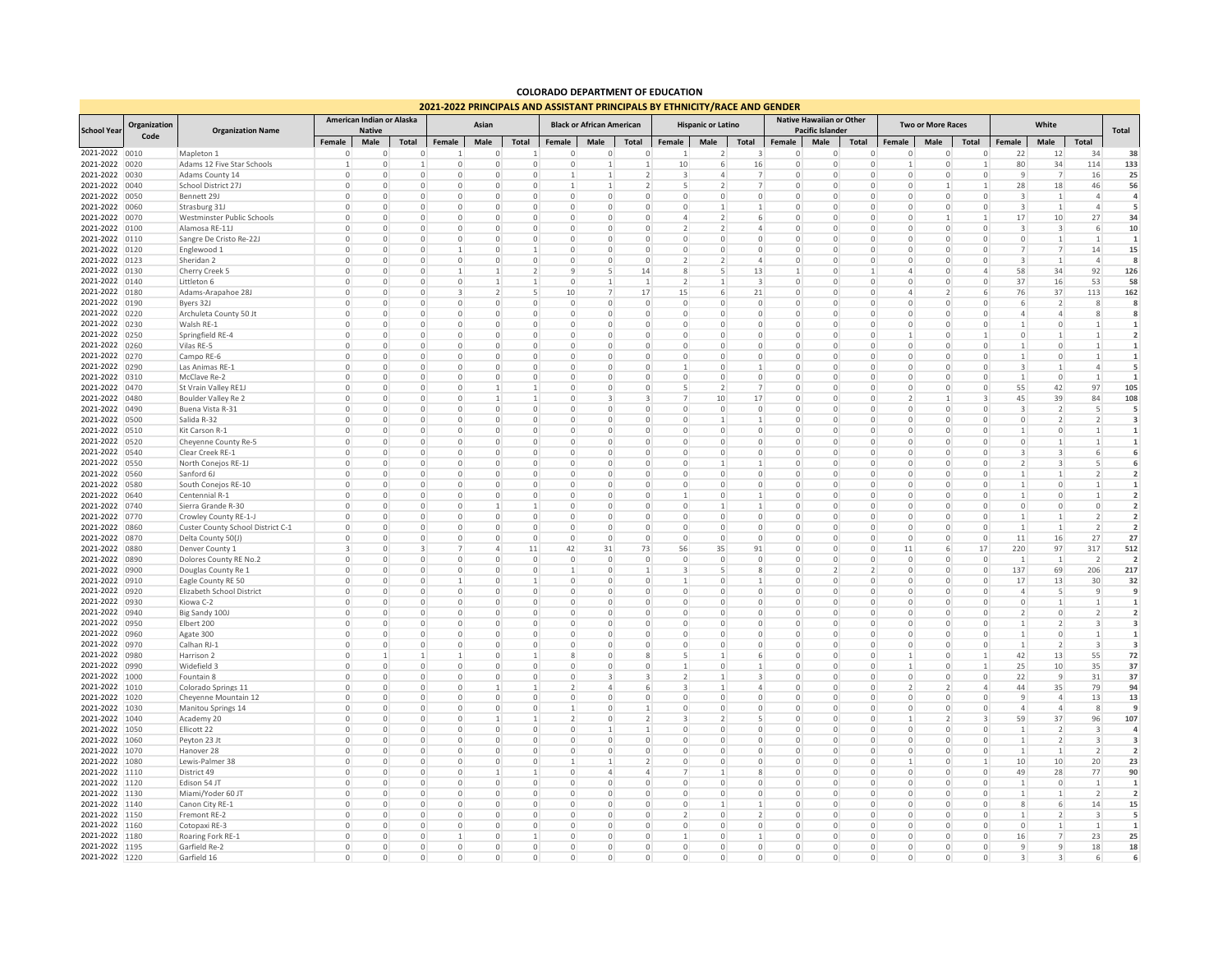| 2021-2022 1330 |      | Gilpin County RE-1                   |                          | $\cap$       | $\circ$        | $\Omega$     | $\Omega$    | $\Omega$         | $\Omega$     | $\Omega$     | $\cap$       | $\circ$        | $\cap$       | O              | $\Omega$       | $\Omega$<br>U              | $\cap$       | $\Omega$       | $\Omega$     | $\overline{\phantom{a}}$ | $\circ$                  |                          |                          |
|----------------|------|--------------------------------------|--------------------------|--------------|----------------|--------------|-------------|------------------|--------------|--------------|--------------|----------------|--------------|----------------|----------------|----------------------------|--------------|----------------|--------------|--------------------------|--------------------------|--------------------------|--------------------------|
| 2021-2022 1340 |      | West Grand 1-JT                      |                          | 0            | $\mathbf 0$    | 0            | 0           | $^{\circ}$       | 0            | U            | $\circ$      | 0              | $\Omega$     | 0              |                | 0<br>0                     | $\circ$      | 0              |              |                          |                          |                          |                          |
| 2021-2022 1350 |      | East Grand 2                         |                          | $\Omega$     | $\mathbb O$    | $\Omega$     | 0           | 0                | O            | $\Omega$     | $\mathsf 0$  | 0              | $\Omega$     | 0              |                | $\Omega$<br>0              | 0            | 0              |              | $\overline{4}$           |                          |                          |                          |
| 2021-2022 1360 |      | Gunnison Watershed RE1J              |                          | $\Omega$     | $\circ$        | $\circ$      | 0           | $\mathbf 0$      | 0            | $\Omega$     | $\circ$      | 0              | $\Omega$     | $\circ$        | $\circ$        | $\Omega$<br>0              | $\mathbf{0}$ | $\mathbf 0$    | $\Omega$     | 5                        | 5                        | 10                       | 10                       |
| 2021-2022 1390 |      | Huerfano Re-1                        |                          | 0            | $\circ$        | $\circ$      | 0           | $\mathbf 0$      | 0            | $\Omega$     | $\mathbf{0}$ | 0              | $\Omega$     | $\circ$        |                | $\mathbf 0$<br>0           | $\circ$      | $\mathbf 0$    | $\Omega$     | $\mathbf{1}$             | 1                        | $\overline{\phantom{a}}$ | $\overline{2}$           |
| 2021-2022 1400 |      | La Veta Re-2                         |                          | $\Omega$     | $\mathbf{0}$   | $\cup$       | 0           | $\mathbf 0$      | O            | 0            | $\mathbf{0}$ | $\mathbf 0$    | $\Omega$     | 0              | $\Omega$       | $\Omega$<br>$\Omega$       | 0            | $\mathbf 0$    |              |                          |                          |                          |                          |
| 2021-2022 1410 |      |                                      |                          | O            | $\mathbf{0}$   | $\Omega$     | 0           | $\mathbf 0$      | O            | $\Omega$     | $\mathbf{0}$ | $\mathbf 0$    | $\Omega$     | $\mathbf 0$    | $\Omega$       | $\Omega$                   |              | $\mathbf 0$    |              |                          | $\Omega$                 |                          |                          |
|                |      | North Park R-1                       |                          |              |                |              |             |                  |              |              |              |                |              |                |                | 0                          | 0            |                | $\mathbf{q}$ |                          |                          |                          |                          |
| 2021-2022 1420 |      | Jefferson County R-1                 |                          | 0            | 1              | 3            | 3           | 6                | $\mathbf 0$  |              | 1            | 13             | 10           | 23             | $\overline{0}$ | $\circ$<br>$\Omega$        |              | $\overline{2}$ |              | 195                      | 114                      | 309                      | 349                      |
| 2021-2022 1430 |      | Eads RE-1                            | $\Omega$                 | 0            | $\circ$        | 0            | 0           | $\circ$          | $\mathbf 0$  | $\Omega$     | $\circ$      | $\mathbf 0$    | $\mathbf{0}$ | $\circ$        | $\circ$        | $\circ$<br>$\circ$         | $\circ$      | $\mathbf 0$    | $\Omega$     | $\circ$                  | $\overline{2}$           | 2                        | $\overline{2}$           |
| 2021-2022 1440 |      | Plainview RE-2                       | $\Omega$                 | 0            | $\circ$        | 0            | 0           | $\circ$          | $\circ$      | $\Omega$     | $\circ$      | $\mathbf 0$    | $\mathbf{0}$ | $\circ$        | $\circ$        | $\circ$<br>$\circ$         | $\mathbf{0}$ | $\mathbf 0$    | $\Omega$     | $\overline{2}$           | $\circ$                  | 2                        | $\overline{2}$           |
| 2021-2022 1450 |      | Arriba-Flagler C-20                  |                          | 0            | $\circ$        | $\Omega$     | 0           | $\circ$          | $\circ$      | $\Omega$     | $\mathbf 0$  | 0              | $\Omega$     | $\mathbf 0$    | $\circ$        | $\Omega$<br>$\Omega$       | 0            | $\mathbf 0$    |              | 0                        |                          |                          |                          |
| 2021-2022 1460 |      | Hi-Plains R-23                       | $\Omega$                 | 0            | $\circ$        | 0            | 0           | 0                | 0            |              | 1            | 0              | $\Omega$     | 0              | 0              | $\Omega$<br>$\mathbf 0$    | 0            | 0              | $\mathbf 0$  | 0                        | $\mathbf 0$              | $\circ$                  |                          |
| 2021-2022 1480 |      | Stratton R-4                         | $^{\circ}$               | $\circ$      | $\circ$        | 0            | 0           | $\circ$          | 0            | 0            | $\circ$      | 0              | $\circ$      | 0              | 0              | $\Omega$<br>$\mathbf 0$    | 0            | 0              | $\mathbf 0$  | 0                        | 1                        | -1                       | 1                        |
| 2021-2022 1500 |      | Burlington RE-6J                     | $^{\circ}$               | 0            | $\circ$        | 0            | 0           | 0                | 0            | 0            | $\circ$      | 0              | $\circ$      | 0              | 0              | 0<br>$\mathbf 0$           | $\circ$      | 0              | $\mathbf 0$  | $\mathbf{1}$             | 2                        | 3                        | 3                        |
| 2021-2022 1510 |      | Lake County R-1                      |                          | 0            | 0              | 0            | 0           | 0                | 0            | 0            | 0            | 0              | 0            | 0              | 0              | 0<br>0                     | 0            | 0              |              | $\sqrt{4}$               |                          | 5                        | 5                        |
| 2021-2022 1520 |      | Durango 9-R                          |                          | 0            | $\mathbf 0$    | $\circ$      | 1           | $\mathbf{1}$     | $\circ$      | 0            | $\circ$      | $\mathbf{1}$   | $\circ$      | 1              | $\circ$        | 0<br>0                     | $\circ$      | 0              | $\circ$      | 17                       | $\overline{9}$           | 26                       | 28                       |
| 2021-2022 1530 |      | Bayfield 10 Jt-R                     | $\circ$                  | $\circ$      | $\overline{0}$ | $\circ$      | 0           | $\mathbf 0$      | $\circ$      | $\mathbf 0$  | $\mathbf{0}$ | $\mathbf 0$    | $\mathbf{0}$ | $\circ$        | $\overline{0}$ | $\mathbf 0$<br>$\circ$     | $\circ$      | $\mathbf 0$    | $\mathbf 0$  | $\overline{2}$           | 3                        | 5                        | 5                        |
| 2021-2022 1540 |      | Ignacio 11 JT                        | $\circ$                  | $\circ$      | $\circ$        | $\circ$      | 0           | $\mathbf 0$      | $\circ$      | $\mathbf 0$  | $\mathbf{0}$ | $\mathbf{1}$   | $\mathbf{0}$ | $\mathbf{1}$   | $\overline{0}$ | $\mathbf 0$<br>$\circ$     | $\mathbf{0}$ | $\mathbf 0$    | $\circ$      | 3                        | $\mathbf{1}$             | $\overline{4}$           | 5                        |
| 2021-2022 1550 |      | Poudre R-1                           | $\overline{\phantom{a}}$ | $\circ$      | $\overline{2}$ | $\mathbf{1}$ | $\mathbf 0$ | $\mathbf{1}$     |              | $\Omega$     | 1            | $\overline{4}$ |              | 9              | $\Omega$       | $\mathbf 0$<br>$\circ$     | $\mathbf{0}$ | $\mathbf 0$    | $\circ$      | 51                       | 58                       | 109                      | 122                      |
| 2021-2022 1560 |      | Thompson R2-                         | $\Omega$                 | $\circ$      | $\circ$        | $\circ$      | $\mathbf 0$ | $\mathbf 0$      | $\mathbf{0}$ | 1            | $\mathbf{1}$ | 2              | $\mathbf{1}$ | $\overline{3}$ | $\overline{0}$ | $\mathbf 0$<br>$\circ$     | $\circ$      | $\mathbf 0$    | $\circ$      | 35                       | 21                       | 56                       | 60                       |
| 2021-2022 1570 |      | Estes Park R-3                       | $\Omega$                 | $\mathbf{0}$ | $\mathbf{0}$   | $\circ$      | $\mathbf 0$ | $\mathbf 0$      | $\mathbf{0}$ | $\Omega$     | $\circ$      | $\circ$        | $\Omega$     | $\circ$        | $\overline{0}$ | $\mathbf 0$<br>$\circ$     | $\mathbf{0}$ | $\mathbf 0$    | $\circ$      | 3                        | 3                        | 6                        | 6                        |
| 2021-2022 1580 |      | Trinidad 1                           | $\Omega$                 | $\mathbf{0}$ | $\mathbf{0}$   | $\circ$      | $\mathbf 0$ | $\mathbf 0$      | $\circ$      | $\Omega$     | $\circ$      | $\circ$        | $\Omega$     | $\circ$        |                | $\mathbf 0$<br>1           | $\mathbf{0}$ | $\mathbf 0$    | $\circ$      | 2                        | 2                        | $\overline{4}$           | 5                        |
| 2021-2022 1600 |      | Hoehne Reorganized 3                 | $\Omega$                 | $\Omega$     | $^{\circ}$     | $\Omega$     | $\Omega$    | $\mathbf 0$      | 0            | $\Omega$     | $\circ$      | 0              | $\Omega$     | $\circ$        | $\circ$        | $\mathbf 0$<br>$\Omega$    | $\Omega$     | 0              | $\circ$      | $\mathbf{1}$             | $\circ$                  |                          |                          |
| 2021-2022 1620 |      | Aguilar Reorganized 6                | $\circ$                  | $\Omega$     | $\circ$        | $\Omega$     | 0           | $\mathbf 0$      | 0            | $\Omega$     | $\circ$      | 0              | $\Omega$     | $\mathbf{0}$   | $\circ$        | $\mathbf 0$<br>$\Omega$    | $\circ$      | 0              | $\circ$      | 1                        | $\circ$                  |                          |                          |
| 2021-2022 1750 |      |                                      | $\circ$                  | $\Omega$     | 0              | $\circ$      | 0           | 0                | 0            | $\Omega$     | $\circ$      | 0              | $\Omega$     | $\circ$        | $\circ$        | 0<br>$\Omega$              | $\circ$      | 0              | $\circ$      | 2                        | 0                        |                          |                          |
|                |      | Branson Reorganized 82               | $\circ$                  | U            |                | 0            | 0           |                  | 0            | $\Omega$     | $\circ$      |                | $\cap$       |                | 0              | 0                          | $\circ$      |                | $\circ$      |                          | 0                        |                          |                          |
| 2021-2022 1780 |      | Genoa-Hugo C113                      |                          |              | $\circ$        |              |             | 0                |              |              |              | 0              |              | 0              |                | 0                          |              | 0              |              | 1                        |                          |                          |                          |
| 2021-2022 1790 |      | Limon RE-4J                          |                          | 0            | 0              | $\circ$      | 0           | 0                | 0            | 0            | $\mathsf 0$  | 0              | $\Omega$     | $\mathsf 0$    |                | 0<br>0                     | 0            | 0              | 0            |                          |                          |                          |                          |
| 2021-2022 1828 |      | Valley RE-1                          | $\Omega$                 | $\Omega$     | $\mathbf 0$    | $\circ$      | 0           | $\circ$          | 0            | $\Omega$     | $\mathbb O$  | 0              | $\Omega$     | $\circ$        |                | $\mathsf 0$<br>$\Omega$    | $\circ$      | 0              | $\Omega$     | $\overline{3}$           | $\overline{4}$           |                          |                          |
| 2021-2022 1850 |      | Frenchman RE-3                       | $\Omega$                 | $\Omega$     | $\circ$        | $\circ$      | 0           | $\mathbf 0$      | 0            | 0            | $\circ$      | 0              | $\Omega$     | $\mathbf 0$    |                | 0<br>$\mathbf 0$           | $\circ$      | $\mathbf 0$    | $\circ$      |                          | $\mathbf 0$              |                          |                          |
| 2021-2022 1860 |      | Buffalo RE-4J                        |                          | 0            | $\circ$        | $\circ$      | 0           | $\mathbf 0$      | 0            | 0            | $\circ$      | 0              | $\Omega$     | $\circ$        |                | $\mathbf 0$<br>0           | $\circ$      | $\mathbf 0$    | $\circ$      |                          |                          |                          |                          |
| 2021-2022 1870 |      | Plateau RE-5                         |                          | $\Omega$     | $\mathbf{0}$   | $\cup$       | $\Omega$    | $\circ$          | $\Omega$     | 0            | $\circ$      | $\Omega$       | $\Omega$     | $\Omega$       | $\Omega$       | $\Omega$<br>$\Omega$       | $\Omega$     | $\mathbf 0$    |              | $\mathbf 0$              |                          |                          |                          |
| 2021-2022 1990 |      | Plateau Valley 50                    |                          | O            | $\mathbf{0}$   | $\cup$       | 0           | $\mathbf 0$      | O            | 0            | $\circ$      |                | $\Omega$     |                | $\Omega$       | $\Omega$<br>0              | $\Omega$     | $\mathbf 0$    |              | $\Omega$                 | $\overline{2}$           |                          |                          |
| 2021-2022 2000 |      | Mesa County Valley 51                | $\Omega$                 | 0            | $\circ$        |              | $\Omega$    | 1                | $\mathbf 0$  | $\Omega$     | $\circ$      | 4              | 3            |                | $\Omega$       | $\mathbf 0$<br>$\Omega$    | $\circ$      | 1              |              | 44                       | 36                       | 80                       | 89                       |
| 2021-2022 2010 |      | Creede School District               | $\Omega$                 | 0            | $\circ$        | 0            | 0           | $\circ$          | $\mathbf 0$  | $\Omega$     | $\circ$      | $\circ$        | $\Omega$     | $\overline{0}$ | $\circ$        | $\mathbf 0$<br>0           | $\mathbf{0}$ | $\mathbf 0$    | $\Omega$     |                          | $\mathbf{1}$             | $\overline{2}$           | $\overline{2}$           |
| 2021-2022 2020 |      | Moffat County RE: No 1               | $\Omega$                 | 0            | $\circ$        | 0            | 0           | $\mathbf 0$      | 0            | $\Omega$     | $\circ$      | $\circ$        | $\Omega$     | $\circ$        | $\circ$        | 0<br>0                     | $\circ$      | $\mathbf 0$    | $\Omega$     | 4                        | $\overline{4}$           | 8                        | 8                        |
| 2021-2022 2035 |      | Montezuma-Cortez RE-1                |                          | O            | $\circ$        | $\Omega$     | Ω           | 0                | O            |              | 0            | 0              |              |                | $\Omega$       | $\Omega$<br>0              | $\Omega$     | 0              |              | 9                        | 7                        | 16                       | 17                       |
| 2021-2022 2055 |      | Dolores RE-4A                        | $\Omega$                 | $\Omega$     | $\circ$        | $\Omega$     | 0           | 0                | 0            | $\Omega$     | $\circ$      | 0              | $\circ$      | 0              | $\circ$        | $\Omega$<br>0              | $\circ$      | 0              | $\Omega$     | 2                        | 1                        | 3                        | 3                        |
| 2021-2022 2070 |      | Mancos Re-6                          | $\circ$                  | 0            | $\circ$        | $\Omega$     | 0           | $\circ$          | 0            | 0            | $\circ$      | 0              | $\circ$      | 0              | 0              | 0<br>0                     | 0            | 0              | $\mathbf 0$  | 1                        | 1                        | 2                        | $\overline{\phantom{a}}$ |
| 2021-2022 2180 |      | Montrose County RE-1J                | $\Omega$                 | $\Omega$     | $\circ$        | $\Omega$     | 0           | 0                | $\Omega$     | $\Omega$     | $\circ$      | 0              | $\Omega$     | 0              | 0              | $\Omega$<br>0              | 0            | 0              | $\Omega$     | 7                        | 12                       | 19                       | 19                       |
| 2021-2022 2190 |      | West End RE-2                        |                          | 0            | 0              | 0            | 0           | 0                | 0            | 0            | 0            | 0              |              | 0              |                | 0<br>0                     | 0            | 0              |              | 2                        | 1                        | 3                        | 3                        |
| 2021-2022 2395 |      | Brush RE-2(J)                        |                          | 0            | $\mathbf{0}$   | $\circ$      | 0           | $\mathbf 0$      | 0            | $\mathbf 0$  | $\mathbf{0}$ | 1              | $\mathbf{0}$ | $\mathbf{1}$   | $\circ$        | $\mathbf 0$<br>0           | $\mathbf{0}$ | $\mathbf 0$    |              | $\mathbf{1}$             | 5                        | 6                        | $\overline{7}$           |
| 2021-2022 2405 |      | Fort Morgan Re-3                     | $\circ$                  | $\circ$      | $\mathbf{0}$   | $\circ$      | 1           | $\mathbf{1}$     | 0            | $\mathbf 0$  | $\mathbf{0}$ | 1              |              | $\overline{2}$ | $\circ$        | $\mathbf 0$<br>0           | $\mathbf{0}$ | $\mathbf 0$    | $\circ$      | $\overline{4}$           | 6                        | 10                       | 13                       |
| 2021-2022 2505 |      | Weldon Valley RE-20(J)               | $\circ$                  | 0            | $\mathbf{0}$   | $\circ$      | 0           | $\mathbf 0$      | 0            | $\mathbf{0}$ | $\mathbf{0}$ | $\circ$        | $\mathbf{0}$ | $\mathbf{0}$   | $\circ$        | $\mathbf 0$<br>0           | $\mathbf{0}$ | $\mathbf 0$    | $\circ$      | $\circ$                  | $\mathbf{1}$             | $\mathbf{1}$             | $\mathbf{1}$             |
| 2021-2022 2515 |      |                                      |                          |              |                |              | $\mathbf 0$ |                  |              | $\Omega$     |              |                | $\Omega$     | $\circ$        |                |                            |              | $\mathbf 0$    |              |                          |                          | $\overline{4}$           | $\overline{a}$           |
|                |      | Wiggins RE-50(J)                     | $\Omega$                 | $\circ$      | $\mathbf{0}$   | 0            |             | $\mathbf 0$      | 0            |              | $\circ$      | $\circ$        |              |                | $\Omega$       | $\mathbf 0$<br>$\circ$     | $\mathbf{0}$ |                | $\circ$      | 1<br>$\overline{4}$      | 3                        |                          |                          |
| 2021-2022 2520 |      | East Otero R-1                       | $\circ$                  | $\mathbf{0}$ | $\circ$        | $\circ$      | $\circ$     | $\circ$          | $\mathbf{0}$ | $\Omega$     | $\circ$      | $\mathbf{1}$   | $\mathbf{0}$ | $\mathbf{1}$   | $\circ$        | $\circ$<br>$\circ$         | $\mathbf{0}$ | $\mathbf 0$    | $\circ$      |                          | 5                        | 9                        | 10                       |
| 2021-2022 2530 |      | Rocky Ford R-2                       | $\circ$                  | $\mathbf{0}$ | $\circ$        | $\circ$      | $\circ$     | $\mathbf 0$      | $\circ$      | $\mathbf{0}$ | $\circ$      | $\mathbf 0$    | $\mathbf{0}$ | $\mathbf{0}$   | $\circ$        | $\mathbf 0$<br>$\circ$     | $\mathbf{0}$ | $\mathbf 0$    | $\circ$      | 3                        | 1                        | 4                        |                          |
| 2021-2022 2535 |      | Manzanola 3J                         | $\circ$                  | $\mathbf{0}$ | $\circ$        | $\circ$      | 0           | $\mathbf 0$      | 0            | $\mathbf{0}$ | $\circ$      | $\circ$        | $\circ$      | $\mathbf{0}$   | $\circ$        | $\mathbf 0$<br>$\circ$     | $\mathbf{0}$ | $\circ$        | $\circ$      | 1                        | $\mathbf 0$              |                          |                          |
| 2021-2022 2540 |      | Fowler R-4J                          | $\Omega$                 | $\Omega$     | $\circ$        | $\Omega$     | 0           | $^{\circ}$       | 0            | $\Omega$     | $\circ$      | 0              | $\Omega$     | 0              | $\Omega$       | 0<br>0                     | $\circ$      | 0              | $^{\circ}$   | 0                        | $\overline{\phantom{a}}$ |                          |                          |
| 2021-2022 2560 |      | Cheraw 31                            | $\circ$                  | $\Omega$     | $\circ$        | $\circ$      | $\circ$     | $^{\circ}$       | 0            | $\circ$      | $\circ$      | 0              | $\Omega$     | $\circ$        | $\circ$        | $\Omega$<br>$\mathbf 0$    | $\circ$      | 0              | $\circ$      | $\circ$                  | $\mathbf{1}$             |                          |                          |
| 2021-2022 2570 |      | Swink 33                             | $\circ$                  | $\Omega$     | $\circ$        | $\Omega$     | $\circ$     | 0                | 0            | $\circ$      | $\circ$      | 0              | $\cap$       | 0              | $\circ$        | $\Omega$<br>0              | $\circ$      | 0              | $\circ$      | 2                        | 0                        |                          |                          |
| 2021-2022 2580 |      | Ouray R-1                            | $\Omega$                 | $\Omega$     | $\circ$        | $\Omega$     | 0           | 0                | O            | $\Omega$     | $\Omega$     | 0              | $\cap$       | 0              | $\Omega$       | $\Omega$<br>$\Omega$       | $\Omega$     | 0              | $\Omega$     | 0                        |                          |                          |                          |
| 2021-2022      | 2590 | Ridgway R-2                          |                          | $\Omega$     | 0              | $\Omega$     | 0           | 0                |              | $\Omega$     | $\mathsf 0$  | 0              | $\Omega$     | 0              |                | $\Omega$<br>0              | 0            | 0              |              |                          |                          |                          |                          |
| 2021-2022 2600 |      | Platte Canyon 1                      |                          | $\Omega$     |                | $\Omega$     | 0           | $\mathbf 0$      |              | 0            | $\circ$      | 0              | $\Omega$     | 0              |                | $\Omega$<br>0              | $\circ$      | $\mathbf 0$    |              | $\mathbf 0$              |                          |                          |                          |
| 2021-2022 2610 |      | Park County RE-2                     |                          | 0            | $\mathbf{0}$   | $\circ$      | 0           | $\mathbf 0$      | 0            | $\Omega$     | $\circ$      | 0              | $\Omega$     | $\mathbf{0}$   |                | $\mathbf 0$<br>0           | $\circ$      | $\mathbf 0$    | $\Omega$     | 3                        |                          |                          |                          |
| 2021-2022 2620 |      | Holyoke Re-1J                        |                          | 0            | $\mathbf{0}$   | $\mathbf 0$  | 0           | $\mathbf 0$      | 0            | $\mathbf 0$  | $\mathbf{0}$ | 0              | $\Omega$     | $\mathbf{0}$   | $\circ$        | $\mathbf 0$<br>0           | $\mathbf{0}$ | $\mathbf 0$    |              | $\overline{2}$           | $\mathbf 0$              |                          |                          |
| 2021-2022      | 2630 | Haxtun RE-2J                         |                          | 0            | $\mathbf{0}$   | $\cup$       | $\Omega$    | $\circ$          | $\Omega$     | $\Omega$     | $\circ$      | $\Omega$       | $\Omega$     | 0              | $\Omega$       | 0<br>$\Omega$              | $\circ$      | $\mathbf 0$    |              |                          |                          |                          |                          |
| 2021-2022      | 2640 | Aspen 1                              |                          | 0            | $\mathbf{0}$   | $\cup$       | 0           | $\mathbf 0$      | 0            | $\Omega$     | $\mathbf{0}$ | 0              | $\Omega$     | $\mathbf 0$    | $\Omega$       | $\mathbf 0$<br>$\Omega$    | 0            | $\mathbf 0$    |              |                          | $\circ$                  |                          |                          |
| 2021-2022 2660 |      | Lamar Re-2                           | $\Omega$                 | $\circ$      | $\circ$        | 0            | 0           | $\circ$          | $\circ$      | $\Omega$     | $\circ$      | 1              |              | 2              | $\overline{0}$ | $\circ$<br>$\circ$         | $\mathbf{0}$ | $\mathbf 0$    | $\Omega$     | $\overline{2}$           | 5                        |                          |                          |
| 2021-2022 2670 |      | Holly RE-3                           | $\Omega$                 | $\circ$      | $\circ$        | 0            | $\mathbf 0$ | $\circ$          | $\circ$      | $\Omega$     | $\circ$      | $\mathbf 0$    | -1           | 1              | $\overline{0}$ | $\mathbf 0$<br>$\circ$     | $\mathbf{0}$ | $\mathbf 0$    | $\Omega$     | $\circ$                  | $\mathbf 0$              | $\circ$                  |                          |
| 2021-2022 2680 |      | Wiley RE-13 Jt                       | $\Omega$                 | $\circ$      | $\circ$        | 0            | 0           | $\circ$          | $\circ$      | $\mathbf 0$  | $\circ$      | $\mathbf 0$    | $\mathbf{0}$ | $\circ$        | $\circ$        | $\mathbf 0$<br>$\mathbf 0$ | $\mathbf{0}$ | $\mathbf 0$    | $\Omega$     | 1                        | $\overline{0}$           | -1                       |                          |
| 2021-2022 2690 |      | Pueblo City 60                       |                          | 0            | $^{\circ}$     | $\circ$      | 0           | $\circ$          | $\circ$      | 0            | $\circ$      | 13             |              | 20             | $\circ$        |                            | 0            | 0              | $\Omega$     | 24                       | 14                       | 38                       | 59                       |
| 2021-2022 2700 |      |                                      | $^{\circ}$               | $\circ$      | $\circ$        | $\circ$      | 0           |                  | 0            | -1           | $\mathbf{1}$ |                | $\circ$      | 1              |                | 0<br>$\mathbf 0$           |              | 0              | $\mathbf 0$  | 14                       |                          |                          | 40                       |
|                |      | Pueblo County 70                     |                          |              |                |              |             | 0<br>$\mathbb O$ |              |              |              | 1              |              |                | $\circ$        |                            | 0            |                |              |                          | 24                       | 38                       |                          |
| 2021-2022 2710 |      | Meeker RE-1                          | $^{\circ}$               | $\circ$      | $\circ$        | 0            | 0           |                  | 0            | $\circ$      | $\circ$      | 0              | $\circ$      | 0              | $\circ$        | 0<br>0                     | $\circ$      | 0              | $\mathbf 0$  | 2                        | 1                        | 3                        | 3                        |
| 2021-2022 2720 |      | Rangely RE-4                         | $\Omega$                 | $\circ$      | $\circ$        | $\Omega$     | 0           | $\circ$          | $\circ$      | $\mathbf 0$  | $\circ$      | 0              | $\circ$      | 0              | $\circ$        | $\Omega$<br>$\circ$        | $\circ$      | $\mathbf 0$    | 0            | $\mathbf{1}$             | 1                        | 2                        | $\overline{2}$           |
| 2021-2022 2730 |      | Upper Rio Grande School District C-7 |                          | 0            | $\mathbf 0$    | $\circ$      | 0           | $\circ$          | 0            | 0            | 0            | $\mathbf{1}$   | $\Omega$     | 1              | $\circ$        | 0<br>0                     | $\circ$      | 0              |              | 0                        |                          |                          | $\overline{2}$           |
| 2021-2022 2740 |      | Monte Vista C-8                      | $\mathbf 0$              | $\mathbf{0}$ | $\circ$        | $\circ$      | 0           | $\mathbf 0$      | $\circ$      | $\mathbf 0$  | $\mathbf 0$  | $\mathbf 0$    |              | $\mathbf{1}$   | $\overline{0}$ | $\mathbf 0$<br>$\circ$     | $\circ$      | $\mathbf 0$    | $\mathbf 0$  | $\overline{2}$           | $\overline{2}$           | $\overline{4}$           | 5                        |
| 2021-2022 2750 |      | Sargent RE-33J                       | $\mathbf 0$              | $\mathbf{0}$ | $\mathbf{0}$   | $\mathbf{0}$ | 0           | $\mathbf 0$      | $\circ$      | $\mathbf{0}$ | $\mathbf{0}$ | $\mathbf 0$    | $\mathbf{0}$ | $\mathbf{0}$   | $\overline{0}$ | $\mathbf 0$<br>$\circ$     | $\mathbf{0}$ | $\mathbf 0$    | $\mathbf 0$  | $\overline{2}$           | $\mathbf 0$              | $\overline{\phantom{a}}$ | $\overline{2}$           |
| 2021-2022 2760 |      | Hayden RE-1                          |                          | $\circ$      | $\mathbf{1}$   | $\mathbf{0}$ | 0           | $\mathbf 0$      | 0            | $\circ$      | $\mathbf{0}$ | $\circ$        | $\mathbf{0}$ | $\mathbf{0}$   | $\overline{0}$ | $\mathbf 0$<br>0           | $\mathbf{0}$ | $\mathbf 0$    | $\circ$      | $\mathbf{1}$             | $\mathbf{1}$             | 2                        |                          |
| 2021-2022 2770 |      | <b>Steamboat Springs RE-2</b>        | $\Omega$                 | 0            | $\mathbf{0}$   | 0            | $\mathbf 0$ | $\mathbf 0$      | $\circ$      | $\Omega$     | $\mathbf{0}$ | $\circ$        | $\Omega$     | $\mathbf 0$    |                | $\mathbf 0$<br>1           | $\mathbf{0}$ | $\mathbf 0$    | $\Omega$     | 8                        | $\overline{4}$           | 12                       | 13                       |
| 2021-2022 2780 |      | South Routt RE 3                     | $\Omega$                 | $\mathbf{0}$ | $\circ$        | $\circ$      | $\mathbf 0$ | $\mathbf 0$      | $\circ$      | $\Omega$     | $\circ$      | $\circ$        | $\Omega$     | $\circ$        | $\overline{0}$ | $\mathbf 0$<br>$\mathbf 0$ | $\mathbf{0}$ | $\mathbf 0$    | $\circ$      | $\mathbf{1}$             | 1                        | $\overline{\phantom{a}}$ | $\overline{2}$           |
| 2021-2022 2790 |      | Mountain Valley RE 1                 | $\circ$                  | $\mathbf{0}$ | $\mathbf{0}$   | $\circ$      | $\mathbf 0$ | $\mathbf 0$      | $\mathbf{0}$ | $\Omega$     | $\circ$      | $\circ$        | $\Omega$     | $\circ$        | $\overline{0}$ | $\mathbf 0$<br>$\circ$     | $\mathbf{0}$ | $\mathbf 0$    | $\circ$      | $\circ$                  | 1                        | 1                        |                          |
| 2021-2022 2800 |      | Moffat 2                             | $\circ$                  | $\circ$      | $\mathbf{0}$   | $\circ$      | 0           | $\mathbf 0$      | $\mathbf{0}$ | $\mathbf{0}$ | $\circ$      | 1              | $\circ$      | $\mathbf{1}$   | $\circ$        | $\mathbf 0$<br>$\mathbf 0$ | $\mathbf{0}$ | $\mathbf 0$    | $\circ$      | $\circ$                  | 1                        | $\mathbf{1}$             |                          |
| 2021-2022 2810 |      | Center 26 JT                         | $\circ$                  | $\circ$      | $\circ$        | $\Omega$     | $\circ$     | $\mathbf 0$      | $\mathbf{0}$ | $\Omega$     | $\circ$      | 1              | $\Omega$     | $\mathbf{1}$   | $\circ$        | $\circ$<br>$\Omega$        | $\mathbf{0}$ | $\Omega$       | $\circ$      | $\overline{2}$           | $\overline{\phantom{a}}$ | $\overline{4}$           |                          |
|                |      |                                      |                          |              |                |              |             |                  |              |              |              |                |              |                |                |                            |              |                |              |                          |                          |                          |                          |